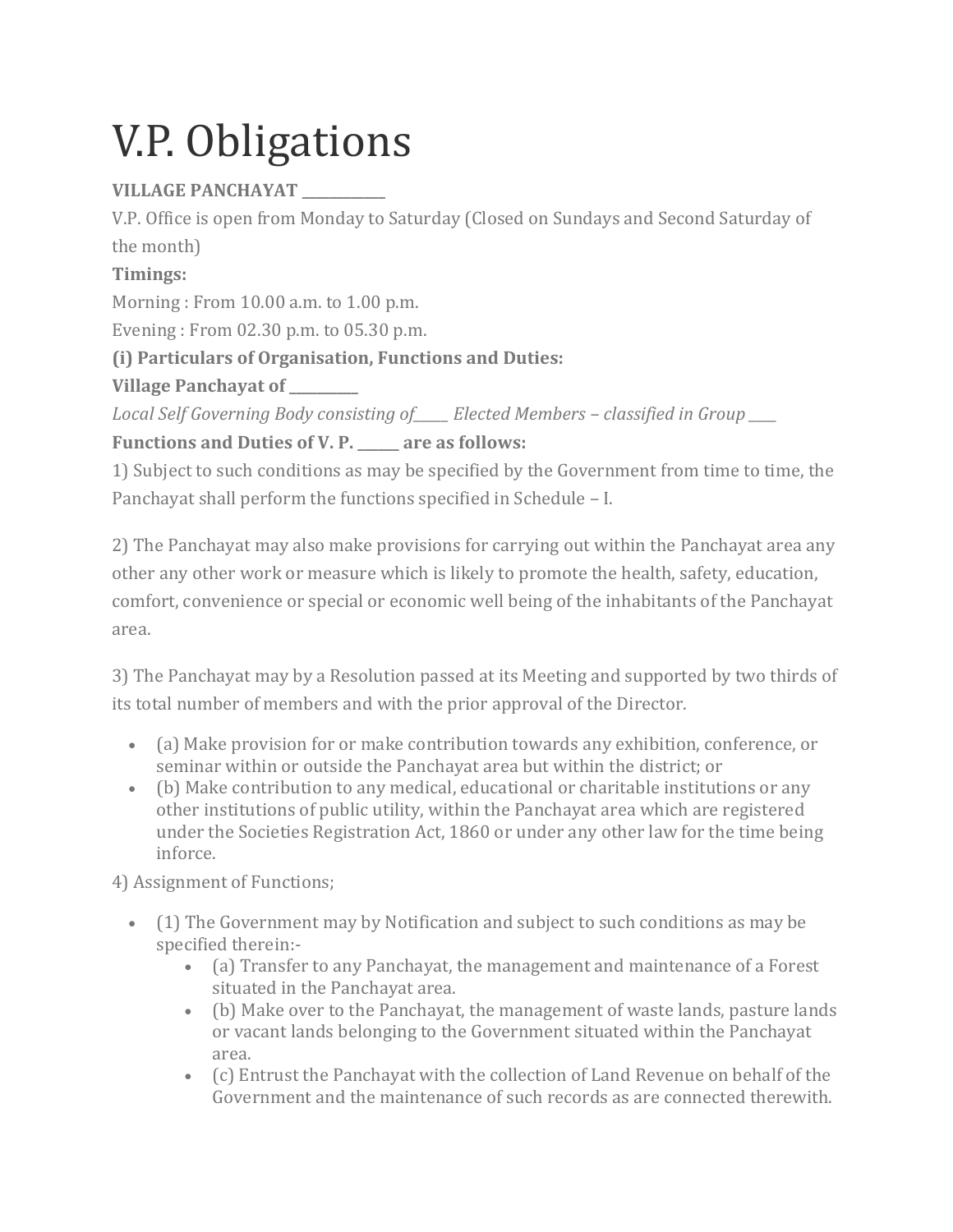• (d) Entrust such other functions as may be prescribed.

Provided that no entrustment under Clause (c) shall be made without the concurrence of the Panchayat concerned. Provided further that when any transfer of the management and maintenance of a Forest is made under clause (a), The Government shall direct that any amount required for such management and maintenance or an adequate portion of the income from such Forest be placed at the disposal of the Panchayat.

• (2) The Government may by Notification, withdraw or modify the functions assigned under this section.

#### **(ii) Powers / Duties of Officers and Employees SARPANCH**

# **1. General Powers**

(a) Convene the Meeting of the Panchayat.

(b) Have access to the Records of the Panchayat.

(c) Exercise Supervision and Control over the acts of the Officers and Employees of the Panchayat.

(d) Incur expenditure not exceeding Rupees One Thousand per month on any matter in an emergency and in public interest.

(e) Recommend or not, the sanction of any kind of Leave to all Officers and employees of the Panchayat including the Gram Sevak.

(f) Place all the correspondence received from the Government, Director, Chief Executive Officer, before the meeting of the Panchayat.

(g) Hold regular Gram Sabha and other Meetings of the Panchayat.

(h) Recover the Taxes, Fees and other dues from the defaulters of the Panchayat.

(i) Place the Audit Report before the Meeting of the Panchayat and ensure its due compliance.

(j) Stop any unauthorized construction erected in the Panchayat area notwithstanding anything contained in the sub-section (3) of the Section 66 of this Act and place the matter immediately before the ensuing meeting of the Panchayat for taking suitable decision.

(k) Remove encroachment and obstruction upon public property, street, drains and open sites not being private property.

(l) Ensure due compliance of the provisions of the Act.

(m) Comply with the directions / instructions issued by the Director, Chief Executive Officer, Deputy Director or Block Development Officer.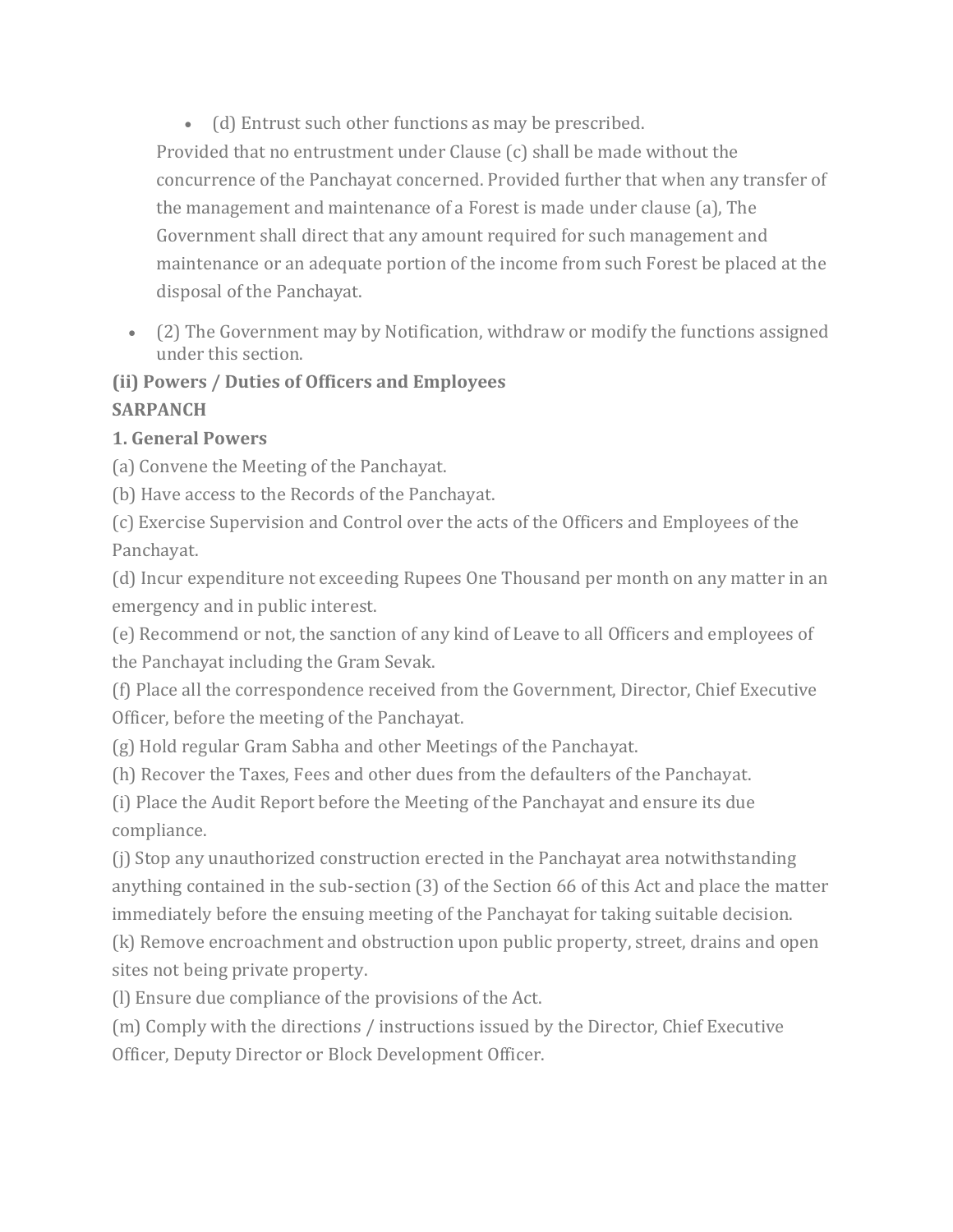**2. The Sarpanch may, if in his opinion the immediate execution of any work or doing any act which requires the sanction of a Committee or of the Panchayat, is necessary in public interest convene a meeting for the purpose with a notice of twenty four hours.**

#### **3. Executive Powers**

Notwithstanding anything contained in this Act and the Rules framed thereunder, the Sarpanch shall exercise the powers on the following matters, namely:-

(i) To implement the programme of Welfare Schemes and other Developmental works. (ii) To execute and implement the resolution passed by the Panchayat on the matters not specified in Section 47.

#### **DEPUTY SARPANCH**

The Deputy Sarpanch of the Panchayat shall exercise the powers and perform the duties of the Sarpanch when the Sarpanch is absent, on leave or is incapacitated from functioning.

#### **SECRETARY**

#### **1. General Powers**

1) Attend every meeting of the Panchayat including Gram Sabha Meetings, unless he is precluded from attending the meeting due to unavoidable circumstance.

2) Write the Proceeding of every meeting in the Minutes Book.

3) Place all the correspondence received by him, specially various schemes of the Government, instructions issued by the Director and other authorities (except those of confidential nature) before the Sarpanch and also for the information of all members during the meeting.

4) Receive all correspondence, scrutinize the same and dispose off after having satisfied that the same are complete in all respects.

5) Finalise the agenda of every meeting in consultation with the Sarpanch.

6) Report within seven days to the Block Development Officer any vacancy in the office of the Sarpanch or Deputy Sarpanch or a member caused due to death, resignation or continuous absence for more than three consecutive ordinary meeting of the Panchayat.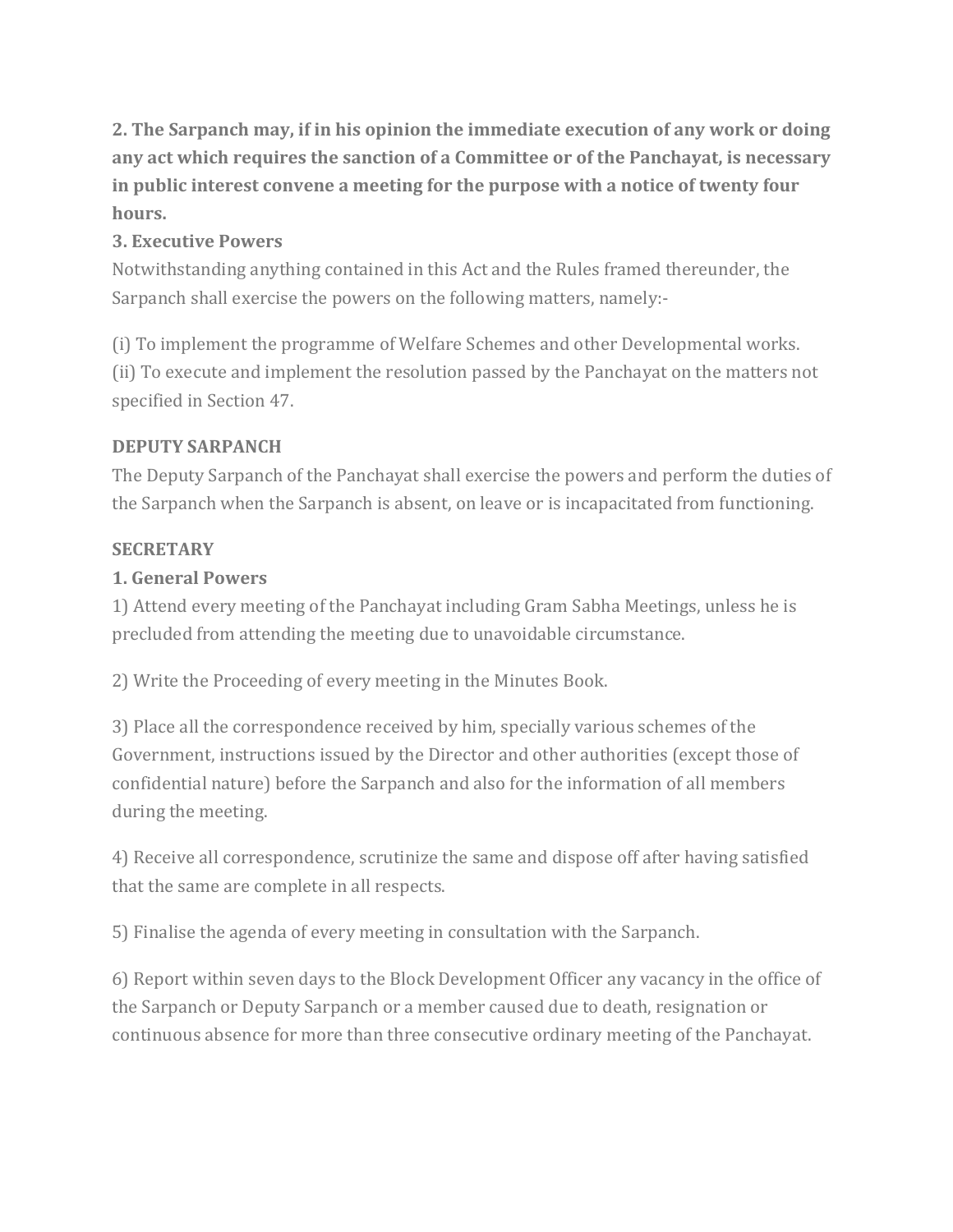7) Report to the Block Development Officer any illegal act or misconduct or misuse or abuse of powers any infringement of the provisions of this Act by the Sarpanch or Deputy Sarpanch or the members of the Panchayat as soon as the same comes to his knowledge.

8) Report, as soon as possible, to the Block Development Officer, if any member of the Panchayat attracts disqualification under section 10 of this Act.

9) Maintain all the registers prescribed under various Rules and other Registers as may be directed by the Block Development Officer.

10) Responsible for safe custody of Panchayat funds, assets of Panchayat and all the Registers maintained by the Panchayat.

11) Comply with the instruction issued by the Block Development Officers and superior authorities from time to time.

12) Maintain cordial relations with the elected representative.

13) Ensure that the grants released by the Government under Grant-in-Aid for specific purpose is not spent by the Panchayat for any purpose other than the purpose for which it is sanctioned;

#### **2. Executive Powers**

Notwithstanding anything contained in this Act and the Rules framed thereunder, the Secretary shall also exercise the powers on the following matters, namely:-

(i) To issue the Licenses for Construction, repairs, modification, alteration, so also Occupancy Certificate in pursuance of the Resolution of the Panchayat .

(ii) To initiate action for stopping and or demolishing as unauthorized structure / building constructed without the permission of the Panchayat after Resolution is passed to that effect.

(iii) To execute the Resolutions passed by the Panchayat Body.

#### **V. P. Employees:**

The Village Panchayat of \_\_\_\_\_\_\_\_\_\_ has employed \_\_\_clerks and \_\_\_\_ peon to whom the work is entrusted by the Panchayat from entry of Applicant to its acceptance, compilation and final disposal.